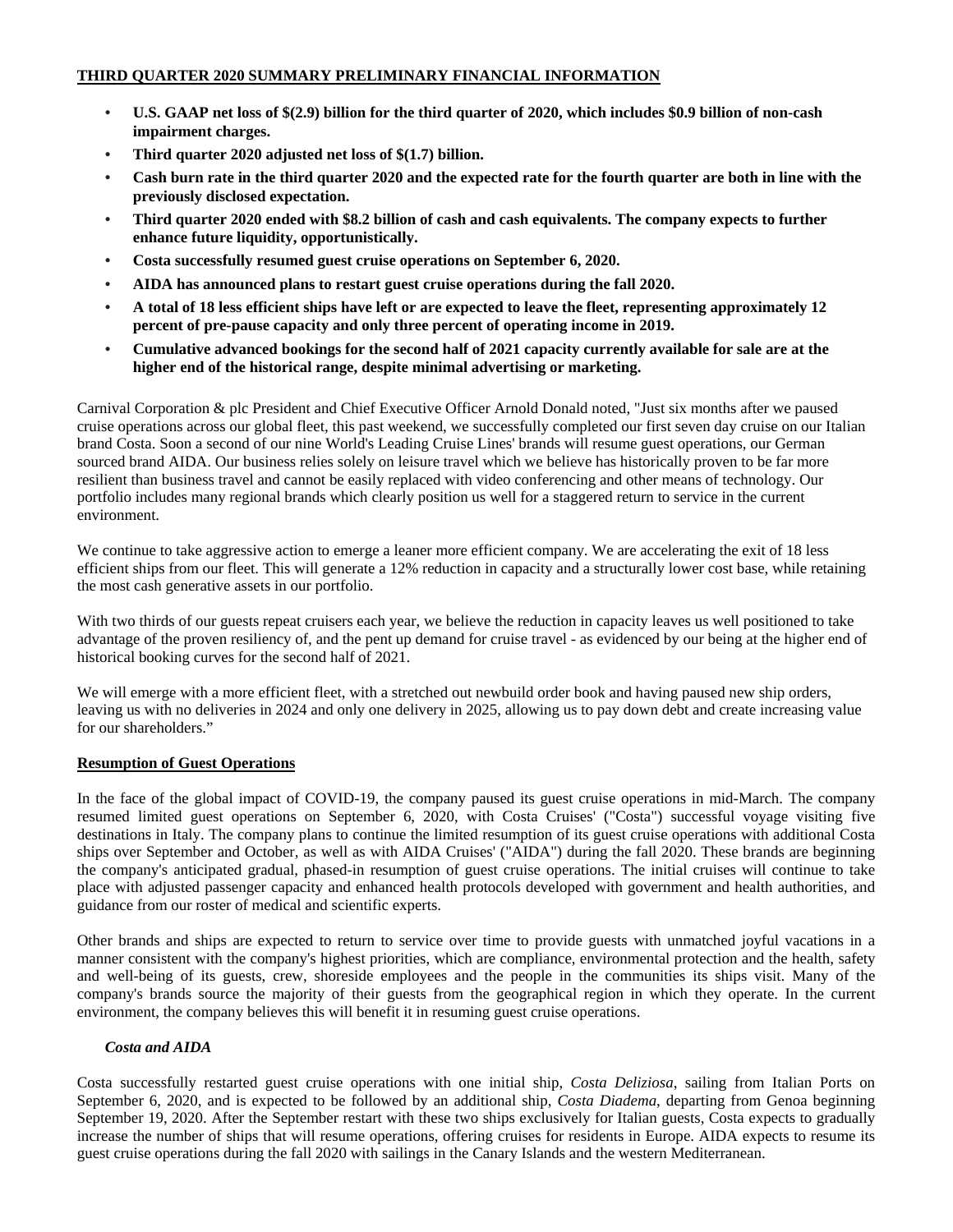# *Health and Safety Protocols*

Working with global and national health authorities and medical experts, Costa and AIDA have a comprehensive set of health and hygiene protocols to help facilitate a safe and healthy return to cruise vacations. Both brands are providing guests with detailed information about enhanced protocols, which are modeled after shoreside health and mitigation guidelines as provided by each brand's respective country, and approved by the flag state, Italy. Protocols will be updated based on evolving scientific and medical knowledge related to mitigation strategies.

Costa is the first cruise company to earn the Biosafety Trust Certification from RINA. The certification process examined all aspects of life onboard and ashore and assessed the compliance of the system with procedures aimed at the prevention and control of infections. Costa's comprehensive set of measures and procedures implemented on *Costa Deliziosa* cover key areas such as crew health and safety, the booking process, guest activities, entertainment and dining, and medical care on board, as well as pre-boarding, embarkation and disembarkation operations, which includes testing for all guests prior to embarkation.

More broadly, as the understanding of COVID-19 continues to evolve, the company has been working with a number of worldleading public health, epidemiological and policy experts to support its ongoing efforts with enhanced protocols and procedures for the return of cruise vacations. These advisors will continue to provide guidance based on the latest scientific evidence and best practices for protection and mitigation.

## *Optimizing the Future Fleet*

The company expects future capacity to be moderated by the phased re-entry of its ships, the removal of capacity from its fleet and delays in new ship deliveries. Since the pause in guest operations, the company has accelerated the removal of ships in fiscal 2020 which were previously expected to be sold over the ensuing years. The company now expects to dispose of 18 ships, eight of which have already left the fleet. In total, the 18 ships represent approximately 12 percent of pre-pause capacity and only three percent of operating income in 2019. The sale of less efficient ships will result in future operating expense efficiencies of approximately two percent per available lower berth day ("ALBD") and a reduction in fuel consumption of approximately one percent per ALBD. The company expects only two of the four ships originally scheduled for delivery in 2020, following the start of the pause, to be delivered prior to the end of fiscal 2020. The company currently expects only five of the nine ships originally scheduled for delivery in fiscal 2020 and 2021 to be delivered prior to the end of fiscal year 2021. The company currently expects 9 cruise ships and 2 smaller expedition ships of the 13 ships originally scheduled for delivery prior to the end of fiscal year 2022 to be delivered by then.

Based on the actions taken to date and the scheduled newbuild deliveries through 2022, the company's fleet will be more efficient with a roughly 13 percent larger average berth size and an average age of 12 years in 2022 versus 13 years, in each case as compared to 2019.

## **Update on Bookings**

While the company believes bookings in the first half of 2021 reflect expectations of the phased resumption of its guest cruise operations and anticipated itinerary changes, as of August 31, 2020, cumulative advanced bookings for the second half of 2021 capacity currently available for sale are at the higher end of the historical range and similar to where booking positions were in 2018 for the second half of 2019. The company believes this demonstrates the long-term potential demand for cruising. Pricing on these bookings are lower by mid-single digits versus the second half of 2019, on a comparable basis, reflecting the effect of future cruise credits ("FCC") from previously cancelled cruises being applied. The company continues to take bookings for both 2021 and 2022.

The company is providing flexibility to guests with bookings on sailings cancelled by allowing guests to receive enhanced FCCs or elect to receive refunds in cash. Enhanced FCCs increase the value of the guest's original booking or provide incremental onboard credits. As of August 31, 2020, approximately 45 percent of guests affected by the company's schedule changes have received enhanced FCCs and approximately 55 percent have requested refunds.

Total customer deposits balance at August 31, 2020, was \$2.4 billion, the majority of which are FCCs, compared to total customer deposits balance of \$2.9 billion at May 31, 2020. The decline in customer deposits is consistent with previous expectations. As of August 31, 2020, the current portion of customer deposits was \$2.1 billion with \$0.1 billion relating to fourth quarter sailings. Approximately 55 percent of bookings taken during the quarter ending August 31, 2020 were new bookings, as opposed to FCC re-bookings, despite minimal advertising or marketing.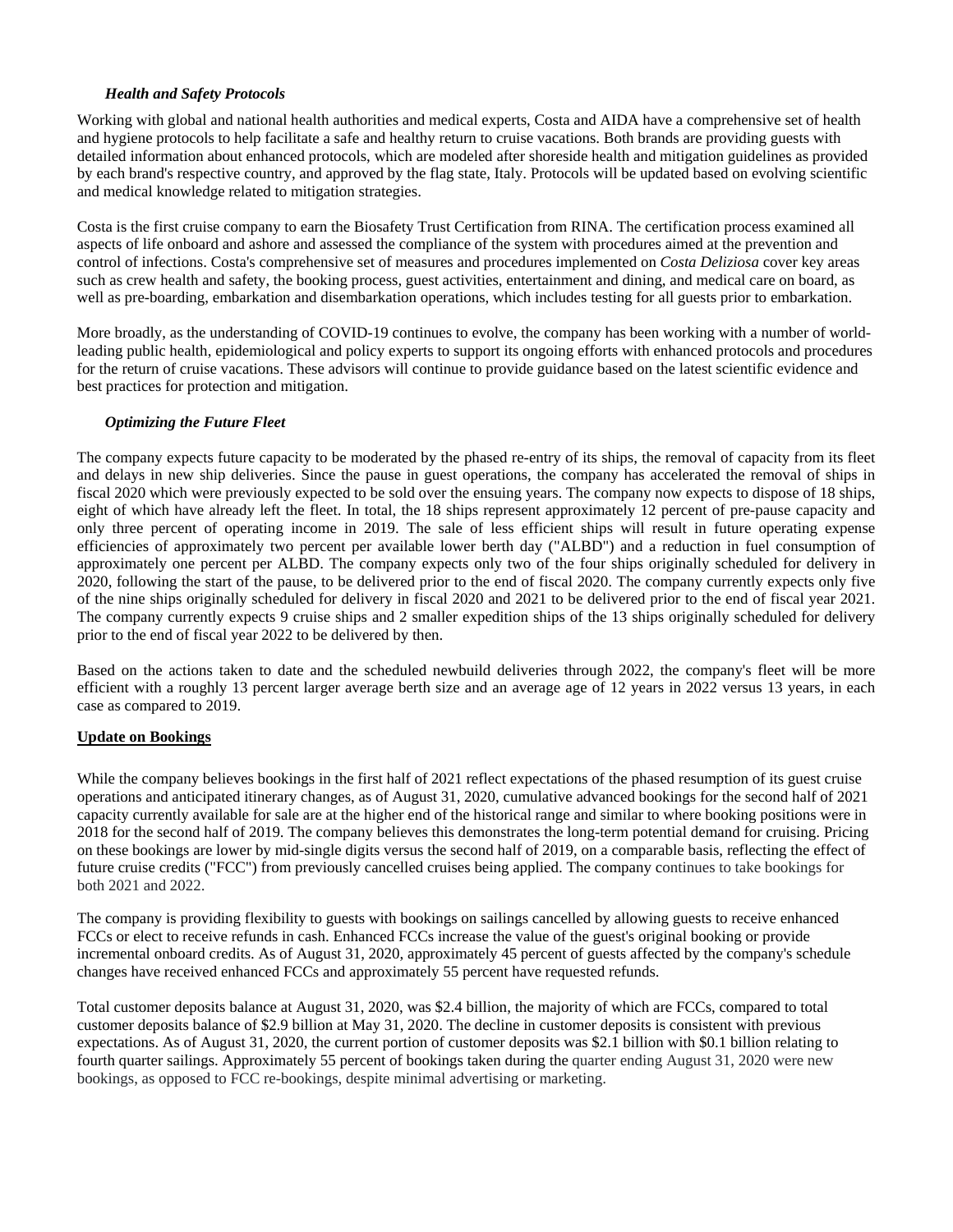### **Increasing Liquidity**

Carnival Corporation & plc Chief Financial Officer and Chief Accounting Officer David Bernstein noted, "We have over \$8 billion of available cash and additional financing alternatives to opportunistically further improve our liquidity profile. We have recently begun to optimize our capital structure with the early extinguishment of debt on favorable economic terms and the extension of debt maturities. Once we fully resume guest cruise operations, we expect our cash flow potential will build a path to further strengthen our balance sheet and return us to an investment grade credit rating over time."

Due to the pause in guest operations, the company has taken significant actions to preserve cash and secure additional financing to increase its liquidity. Since March, the company has raised nearly \$12 billion through a series of financing transactions, including the following transactions that occurred during the third quarter:

- Borrowed an aggregate principal amount of \$2.8 billion in two tranches under a first priority senior secured term loan facility on June 30, 2020
- Issued \$1.3 billion aggregate principal amount of second priority senior secured notes in two tranches on July 20, 2020
- Entered into Debt Holiday amendments, deferring certain principal repayments otherwise due through March 2021. (Certain export credit agencies have offered a 12-month debt amortization and financial covenant holiday ("Debt Holiday"))
- Completed a registered direct offering of 99 million shares of its common stock and used the proceeds to repurchase \$886 million of its 5.75% Convertible Senior Notes due 2023 on August 10, 2020
- Issued \$900 million aggregate principal amount of second priority senior secured notes on August 18, 2020

As of August 31, 2020, the company has a total of \$8.2 billion of cash and cash equivalents.

Currently, the company is unable to predict when the entire fleet will return to normal operations, and as a result, unable to provide an earnings forecast. The pause in guest operations continues to have a material negative impact on all aspects of the company's business, including the company's liquidity, financial position and results of operations. The company expects a net loss on both a U.S. GAAP and adjusted basis for the quarter and year ending November 30, 2020.

The company's monthly average cash burn rate for the third quarter 2020 was \$770 million, which was in line with the anticipated monthly cash burn rate. The company expects the monthly average cash burn rate for the fourth quarter of 2020 to be approximately \$530 million. This results in an average monthly burn rate for the second half of the year of \$650 million as previously disclosed. This rate includes approximately \$250 million of ongoing ship operating and administrative expenses, working capital changes (excluding changes in customer deposits and reserves for credit card processors), interest expense and committed capital expenditures (net of committed export credit facilities) and also excludes scheduled debt maturities. The company continues to explore opportunities to further reduce its monthly cash burn rate.

The company estimates non-newbuild capital expenditures during the fourth quarter of 2020 to be approximately \$130 million. The company's scheduled debt maturities are as follows:

| ( <i>in billions</i> ) | <b>4O 2020</b> |  | 10 2021 |  | <b>20 20 21</b> | 30 2021 |     |  | <b>40 2021</b> |     |  |
|------------------------|----------------|--|---------|--|-----------------|---------|-----|--|----------------|-----|--|
| Principal Payments (a) |                |  |         |  | 0.3             | $(b)$ . | 0.6 |  | 0.2            | (b) |  |

(a) Excluding the Revolving Facility. As of May 31, 2020, borrowings under the Revolving Facility were \$3.0 billion, which were drawn in March 2020 for an initial term of six months. We may re-borrow such amounts subject to satisfaction of the conditions in the Revolving Facility Agreement.

(b) The company has principal balance of \$0.5 billion and \$0.8 billion of debt, otherwise due through 2032, for which covenant waivers expire during the second quarter 2021 and fourth quarter 2021, respectively. The company is working on extending these covenant waivers. If the covenant waiver extensions are not received, the company would be required to prepay the outstanding principal balance.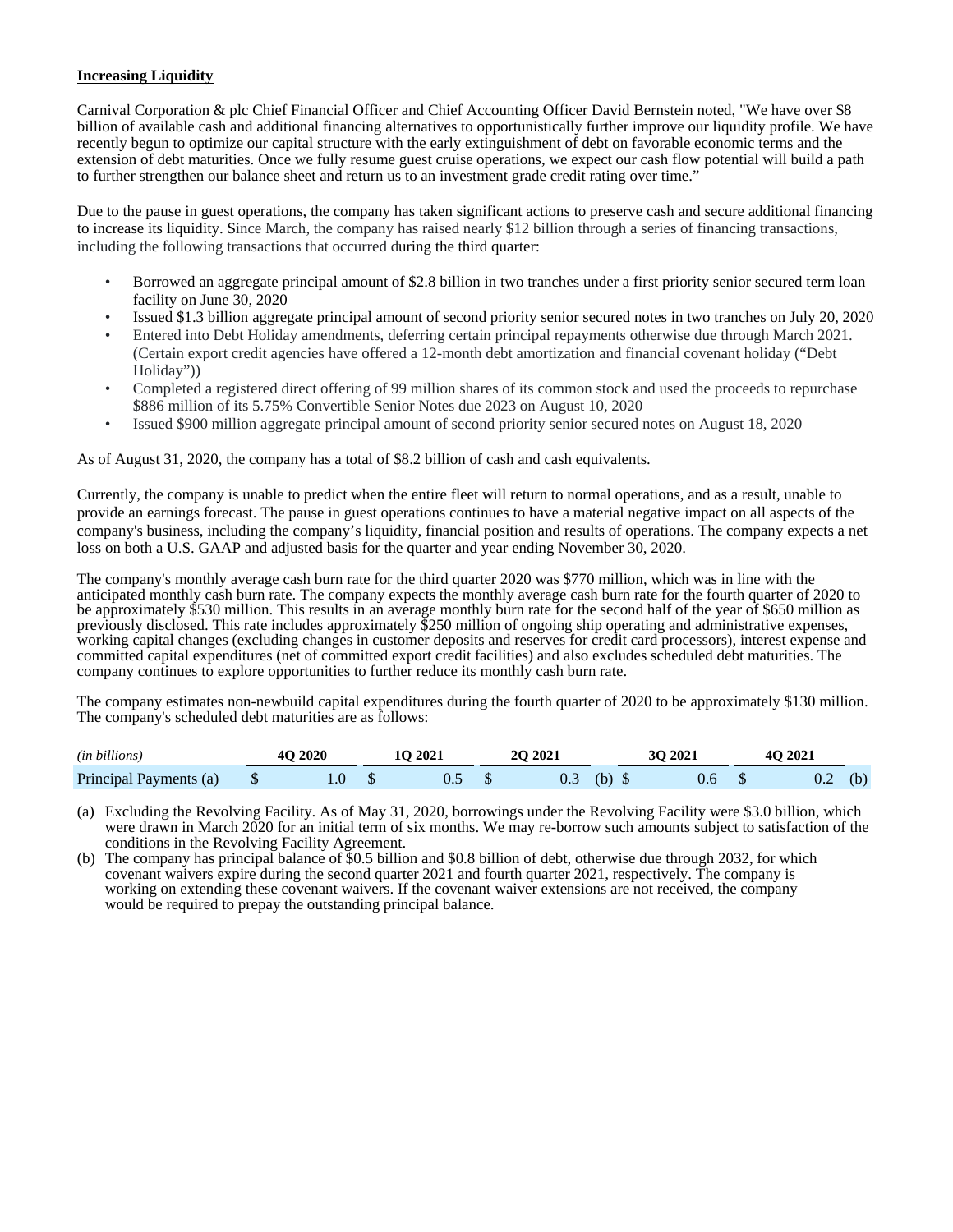# **Cautionary Note Concerning Factors That May Affect Future Results**

Carnival Corporation and Carnival plc and their respective subsidiaries are referred to collectively in this document as "Carnival Corporation & plc," "our," "us" and "we." Some of the statements, estimates or projections contained in this document are "forward-looking statements" that involve risks, uncertainties and assumptions with respect to us, including some statements concerning future results, operations, outlooks, plans, goals, reputation, cash flows, liquidity and other events which have not yet occurred. These statements are intended to qualify for the safe harbors from liability provided by Section 27A of the Securities Act of 1933 and Section 21E of the Securities Exchange Act of 1934. All statements other than statements of historical facts are statements that could be deemed forward-looking. These statements are based on current expectations, estimates, forecasts and projections about our business and the industry in which we operate and the beliefs and assumptions of our management. We have tried, whenever possible, to identify these statements by using words like "will," "may," "could," "should," "would," "believe," "depends," "expect," "goal," "anticipate," "forecast," "project," "future," "intend," "plan," "estimate," "target," "indicate," "outlook," and similar expressions of future intent or the negative of such terms.

Forward-looking statements include those statements that relate to our outlook and financial position including, but not limited to, statements regarding:

- 
- 
- Pricing and occupancy Liquidity
- Interest, tax and fuel expenses Adjusted earnings per share
- 
- lower berth day
- Net revenue yields Estimates of ship depreciable lives and residual values
	- Booking levels Goodwill, ship and trademark fair values
		-
		-
	- Currency exchange rates Impact of the COVID-19 coronavirus global pandemic on our financial condition and results of operations • Net cruise costs, excluding fuel per available

Because forward-looking statements involve risks and uncertainties, there are many factors that could cause our actual results, performance or achievements to differ materially from those expressed or implied by our forward-looking statements. This note contains important cautionary statements of the known factors that we consider could materially affect the accuracy of our forward looking statements and adversely affect our business, results of operations and financial position. Additionally, many of these risks and uncertainties are currently amplified by and will continue to be amplified by, or in the future may be amplified by, the COVID-19 outbreak. It is not possible to predict or identify all such risks. There may be additional risks that we consider immaterial or which are unknown. These factors include, but are not limited to, the following:

- COVID-19 has had, and is expected to continue to have, a significant impact on our financial condition and operations, which impacts our ability to obtain acceptable financing to fund resulting reductions in cash from operations. The current, and uncertain future, impact of the COVID-19 outbreak, including its effect on the ability or desire of people to travel (including on cruises), is expected to continue to impact our results, operations, outlooks, plans, goals, growth, reputation, litigation, cash flows, liquidity, and stock price
- As a result of the COVID-19 outbreak, we may be out of compliance with a maintenance covenant in certain of our debt facilities, for which we have waivers for the period through March 31, 2021 with the next testing date of May 31, 2021
- World events impacting the ability or desire of people to travel may lead to a decline in demand for cruises
- Incidents concerning our ships, guests or the cruise vacation industry as well as adverse weather conditions and other natural disasters may impact the satisfaction of our guests and crew and lead to reputational damage
- Changes in and non-compliance with laws and regulations under which we operate, such as those relating to health, environment, safety and security, data privacy and protection, anti-corruption, economic sanctions, trade protection and tax may lead to litigation, enforcement actions, fines, penalties, and reputational damage
- Breaches in data security and lapses in data privacy as well as disruptions and other damages to our principal offices, information technology operations and system networks, including the recent ransomware incident, and failure to keep pace with developments in technology may adversely impact our business operations, the satisfaction of our guests and crew and lead to reputational damage
- Ability to recruit, develop and retain qualified shipboard personnel who live away from home for extended periods of time may adversely impact our business operations, guest services and satisfaction
- Increases in fuel prices, changes in the types of fuel consumed and availability of fuel supply may adversely impact our scheduled itineraries and costs
- Fluctuations in foreign currency exchange rates may adversely impact our financial results
- Overcapacity and competition in the cruise and land-based vacation industry may lead to a decline in our cruise sales, pricing and destination options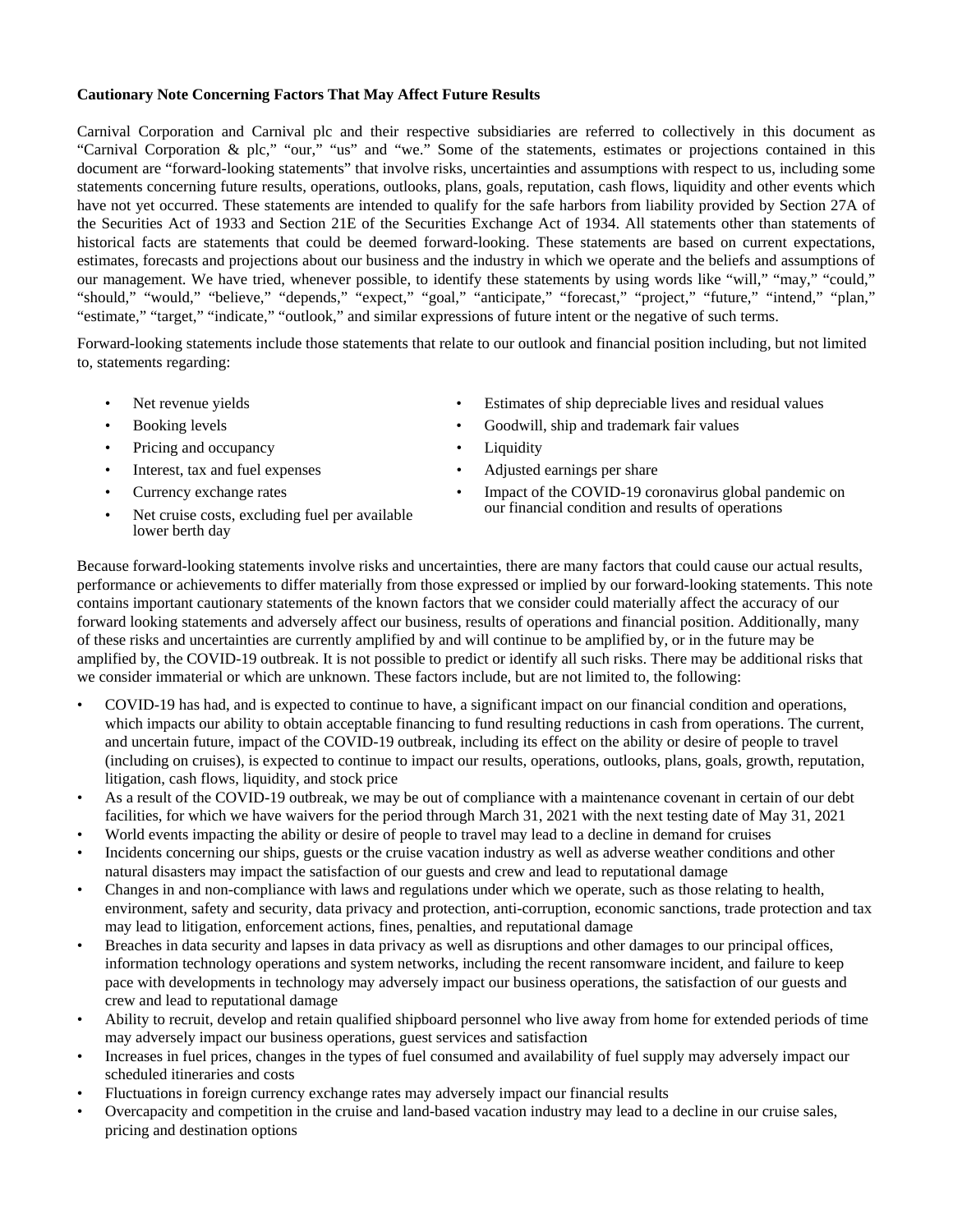- Geographic regions in which we try to expand our business may be slow to develop or ultimately not develop how we expect
- Inability to implement our shipbuilding programs and ship repairs, maintenance and refurbishments may adversely impact our business operations and the satisfaction of our guests

The ordering of the risk factors set forth above is not intended to reflect our indication of priority or likelihood.

Forward-looking statements should not be relied upon as a prediction of actual results. Subject to any continuing obligations under applicable law or any relevant stock exchange rules, we expressly disclaim any obligation to disseminate, after the date of this document, any updates or revisions to any such forward-looking statements to reflect any change in expectations or events, conditions or circumstances on which any such statements are based.